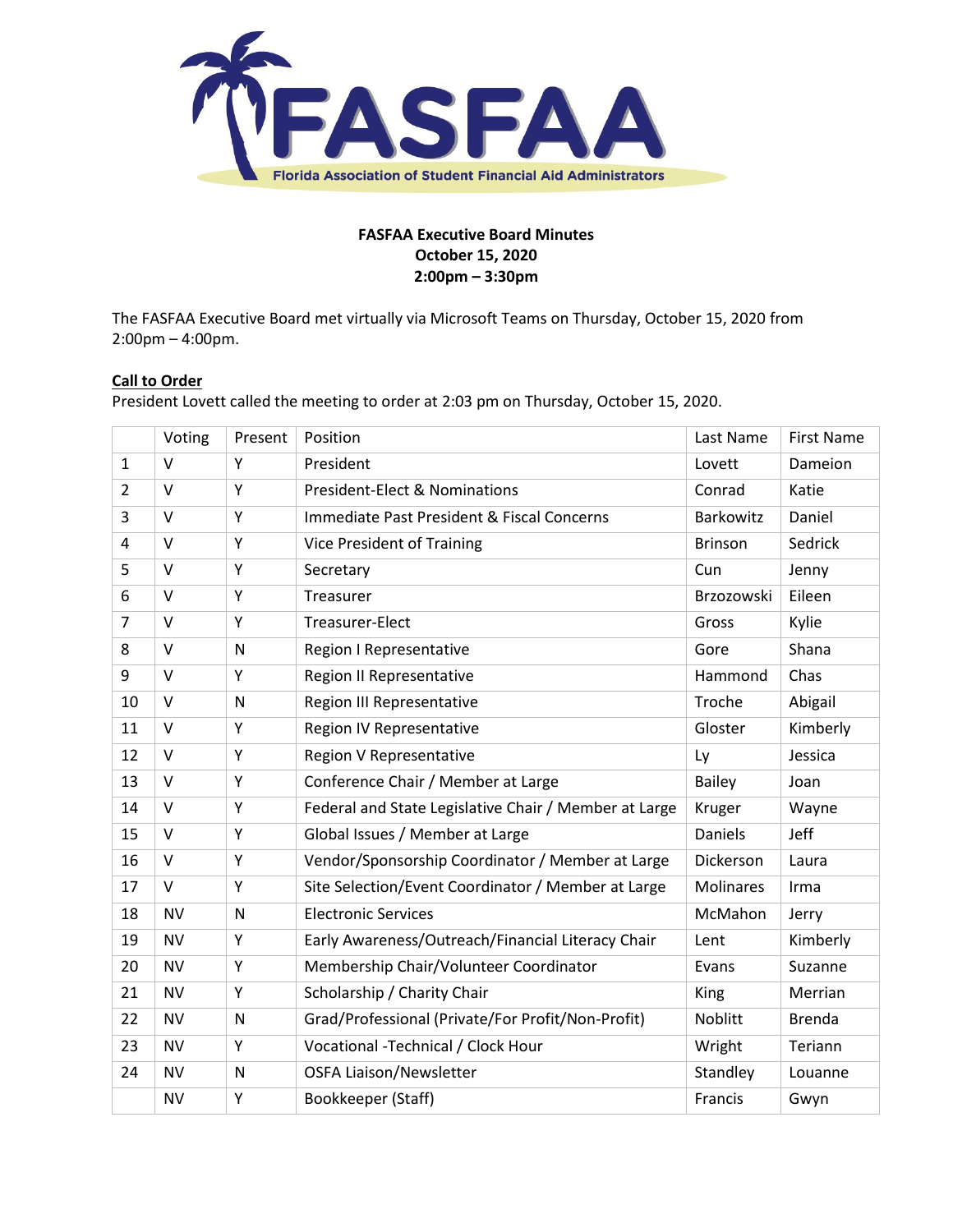

A quorum for voting was met with 15/17 voting members present (88%). There were 19/24 members of the Executive Board present.

**Board Members unable to attend:** Shana Gore, Abigail Troche, Jerry McMahon, Brenda Noblitt, Louanne Standley **Late Arrivals:** Jessica Ly **Guests:** Pete Hernandez, Jennifer Towers

### **Old Business: Approval of Final EB Conference Call Minutes 09-10-2020**

**Corrections:** *1. Under Call to Order: "There were 18/24 members of the Executive Board present". 2. Under New Business: Committee Reports: "Grad/Professional (Private/For Profit/Non-Profit) Chair Noblitt"*

President Lovett declared the minutes passed by acclamation – approved with corrections.

### **Old Business: Elections Update**

President-Elect Conrad went over the available positions for 2021-2022: President-Elect, Secretary, Treasurer-Elect, Region Representative- Region 1, 3 and 5. Electronic Services committee asked to update website with open positions for next year.

### **Old Business: Budget and Finance Update**

Treasurer Brzozowski stated that there are not many transactions since last month. There are two Budget models: Virtual and Hybrid (virtual and in-person).

### **Old Business: Strategic Planning Update**

Immediate Past President Barkowitz update: Reached out to Steven Hundley for the Strategic Planning proposal. The current plan ends at the end of fiscal year. The date to kick off of strategic planning is tentative. There will be a call for membership open forum, and a separate meeting with the Executive Board.

### **Old Business: Membership & Volunteer Update**

Membership Chair/Volunteer Coordinator Evans: Currently there are 767 paid active members, with 950 members as the year goal. There have been more members due to registrations for clock hour workshop. Immediate Past President Barkowitz asked about lapsed members that have a non@non email address. Membership Chair Evans will do reach out to these members. Region II Representative Hammond asked for a region-specific list of lapsed memberships to be sent to Region Representatives.

### **Old Business: Training Committee Update**

Vice President of Training Bailey: All-Regions Workshop will be on 10/16/20. R2T4 NASFAA credential training will be offered. There will be webinars in November as well. Next All Regions Workshop will be on 11/13/20 on Professional Judgment. Geoff Stam, Kimberly Lent, and Jennifer Towers, working with Conference Chair Bailey on conference. There is a possible December webinar with a holiday theme.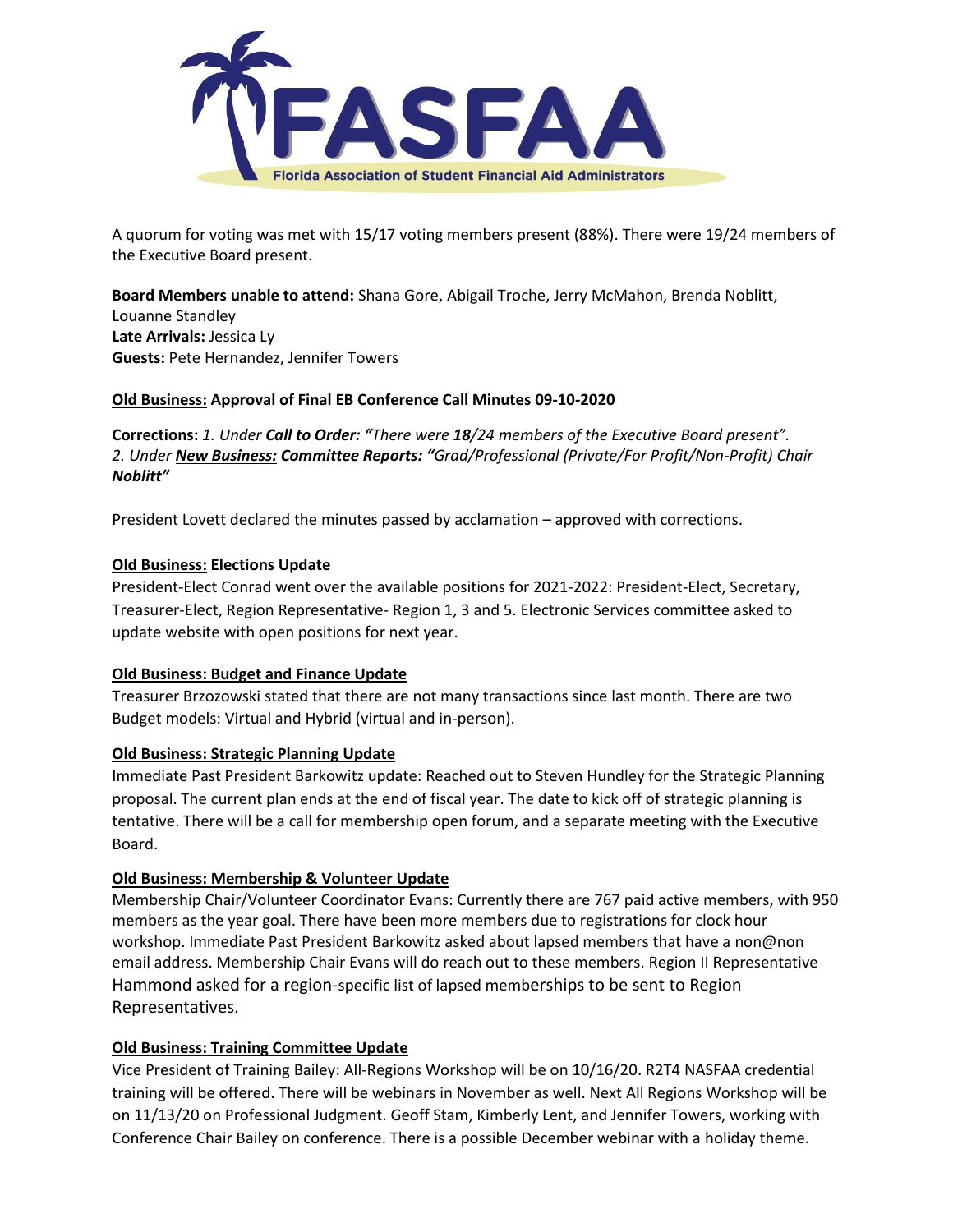

### **Old Business: Clock Hour Workshop Update**

Vocational -Technical / Clock Hour Chair Wright: Clock Hour workshop has 196 registered. Wright will be reaching out Electronic Services Chair McMahon to update website with updated agenda. Payment must be paid by Oct. 21. Amazon gift cards as possible presenter gifts. Clock Hour committee members will answer chat at end of sessions. Immediate Past President Barkowitz confirmed that there are 206 registrants which surpasses the budgetary goal.

### **Old Business: Conference Committee Update**

Conference Chair Bailey: Planning conference as it will be in-person, but coming up with plans in case there is a need to pivot. A final decision on whether the conference will be in-person or virtual will be made by end of February. A survey of membership will be sent in early spring to get pulse – budgets, virtual thoughts, etc. Brenda Brown is the website person for the conference- logo is on the website. Within a week, the conference page will have the theme: "Sharing the vision, shaping the future".

Site Selection Chair Molinares: Initial meeting with hotel occurred and discussed different options: whether cancel, go virtual, reduce numbers, or stay as is.

Vendor/Sponsorship Coordinator Dickerson: Received emails back from partners about prospectus. Updating website with partners' tab. Suggestions: Currently, À la carte options are limited to those with a sponsorship tier. There is an industry standard for a "general" sponsorship at a nominal about \$500. This usually entails no table, general recognition, listed as a sponsor, and can choose À la carte.

Global Issues Chair Daniels Asked for clarification: is there an option to edit Prospectus or will Executive Board have to vote for each edit? President-Elect Conrad provided background on limiting À la carte didn't want sponsor to do a bunch of À la carte without committing to a tier. Immediate Past President Barkowitz added that FASFAA didn't want someone to sponsor large items like mobile app without being a sponsor. Suggestion: fix Bronze tier and make it lower, instead of creating another tier. Global Issues Chair Daniels looking at historical forecasting, \$2000 silver is the most popular tier. Site Selection Molinares suggested a disclaimer- caveat "that only this tier can get this À la carte".

Approval for ability to make adjustments as needed:

# **Motion to give Vendor/Sponsorship Coordinator, with consultation with President and Treasurer, the ability to amend prospectus.**

**Second: Treasurer-Elect Gross**

**No further discussion.** 

**Motion passes.**

## **Old Business: Scholarship & Charity Update**

Scholarship / Charity Chair King stated that the charity flyer is ready. Donation form tested and ready. 50/50 Raffle is on pause until we got additional clarification on legalities due to being online. Treasurer Brzozowski stated concern about compliance with 2020 Florida statute regarding raffles: 849.0935 Charitable, nonprofit organizations; drawings by chance; required disclosures; unlawful acts and